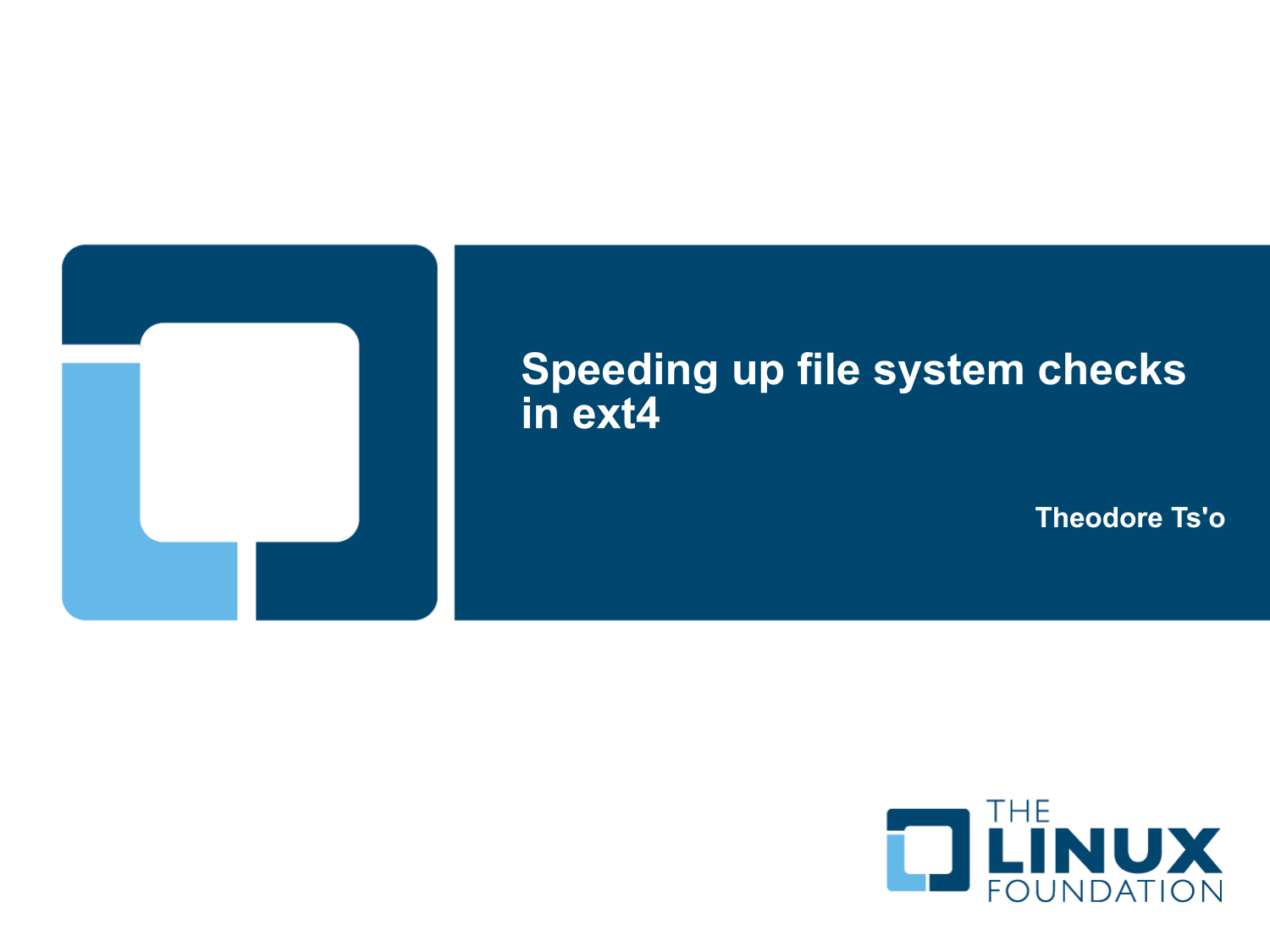# **Why File System Checks Are Necessary**

- **Software is not perfect**
	- Bugs in kernel (File system, VM, Device Driver code)
- **Hardware is not perfect**
	- Disk errors
	- **▶ Memory errors** 
		- **File system checksums don't protect against** corruption in memory

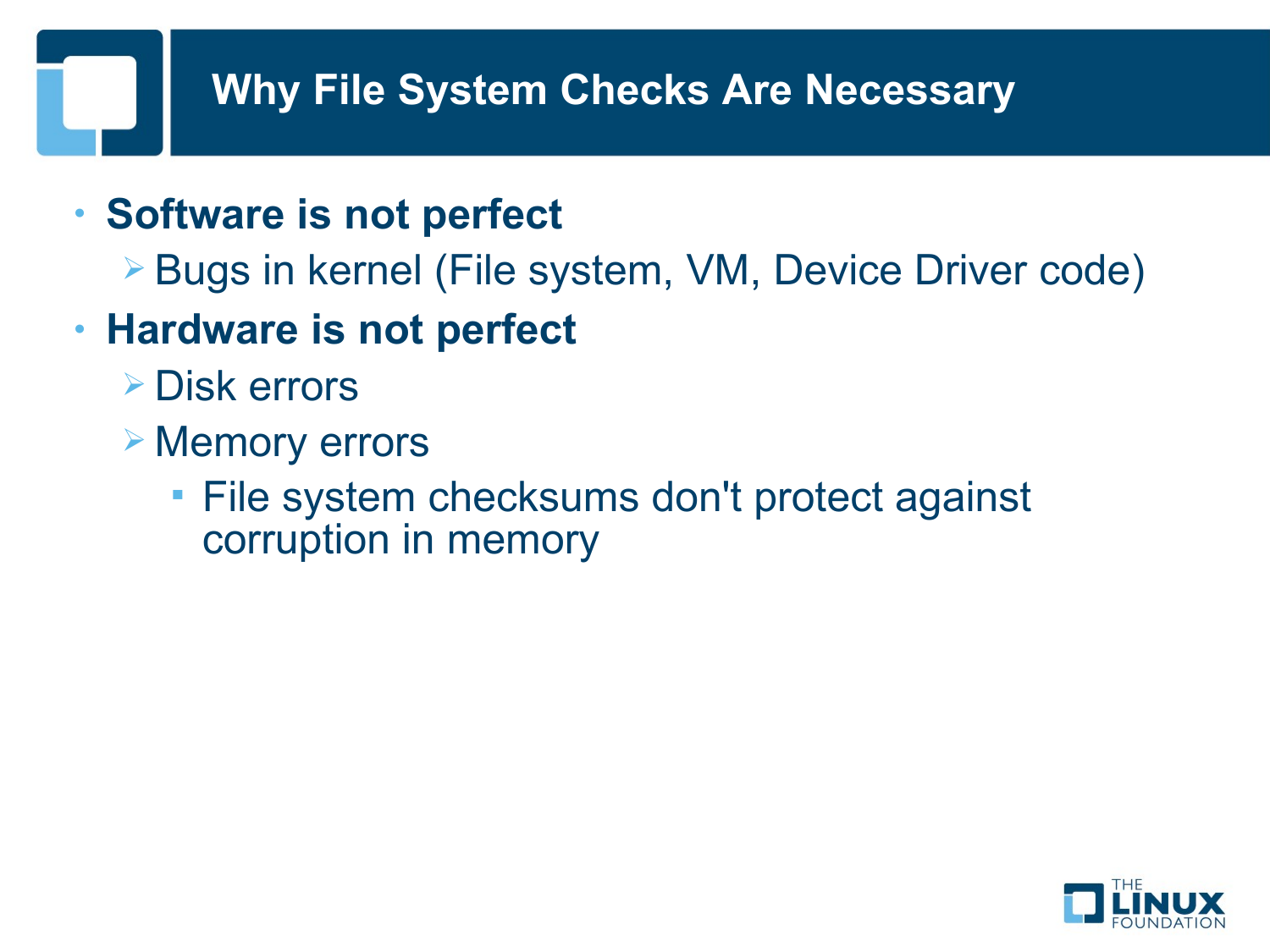## **Why we need fast file system checkers**

- **MTBU "maximum time belly up"**
- **File system checks become less useful when it takes significantly longer than restoring from backups**

Assuming, off course, that backups are available!

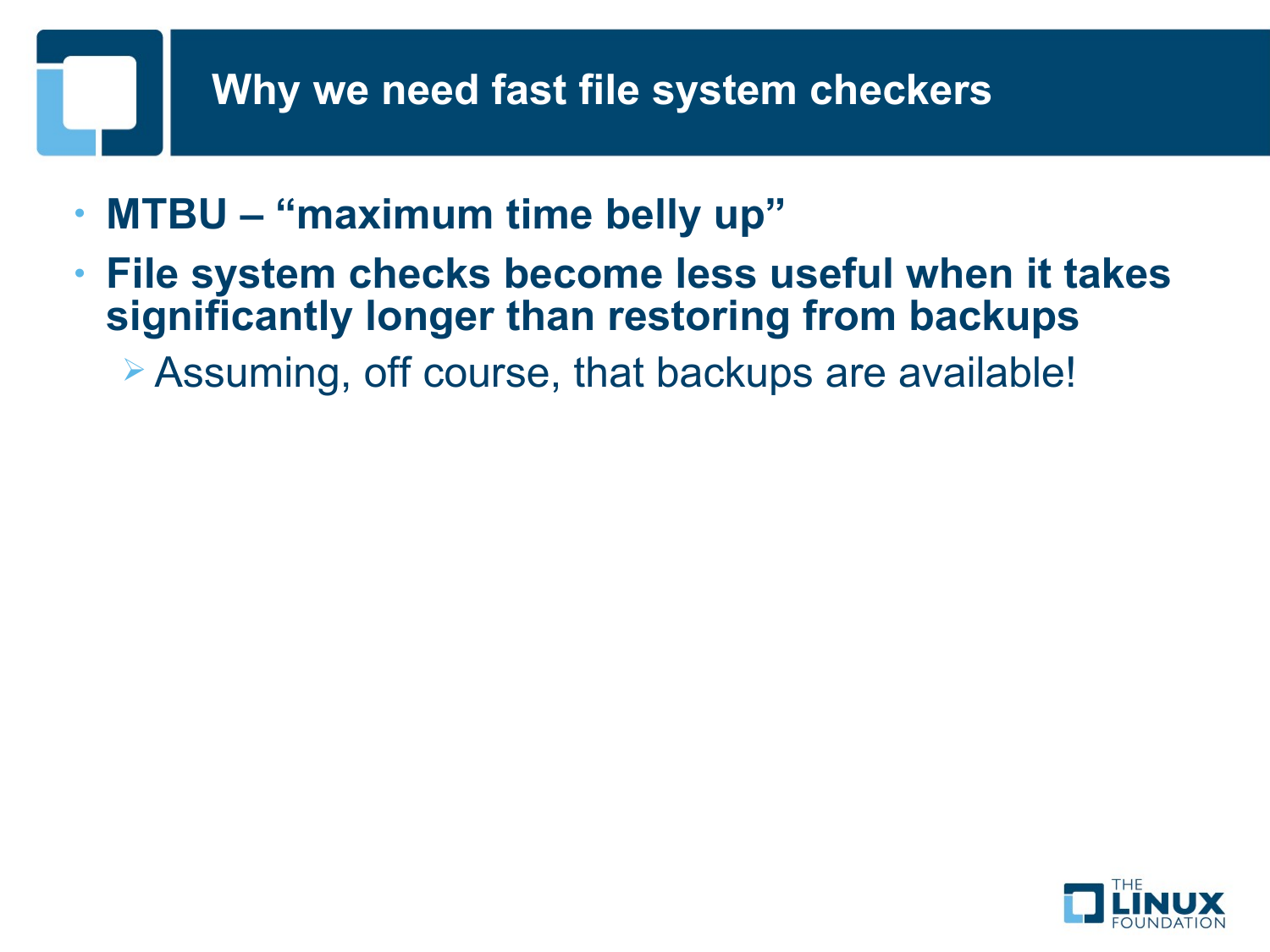# **Original e2fsck optimizations**

• **The original version of e2fsck was based on fsck.minix, written by Linus Torvalds**

#### • **E2fsprogs was developed to create a faster fsck**

- Based on ideas from "A Faster fsck for BSD Unix" by Bina & Emrath, Winter 1989 Usenix Technical Conference
- $\ge$  Speeded up e2fsck by factor of 6-8 times

### • **Key Ideas**

- Cache as much information as possible in pass 1 and pass 2
	- In the normal case, each file system meta data block should only be read once
- $\triangleright$  Read directory blocks in pass 2 in sorted order to avoid seek penalties
- $\triangleright$  Read inodes with indirect blocks in sorted order in pass 1 to avoid seek penalties

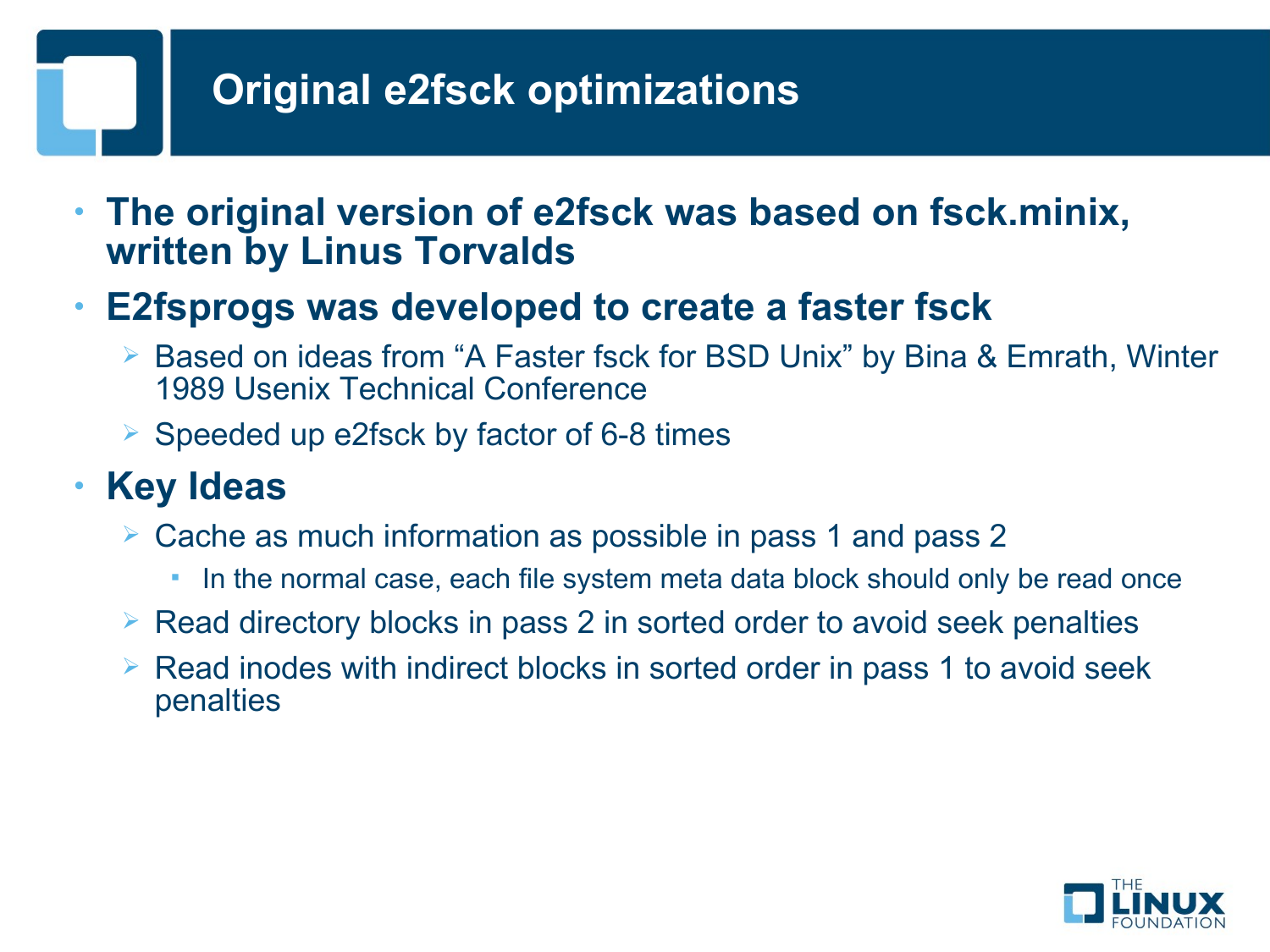# **Summary of e2fsck's operation**

- **Pass 0 basic superblock**
- **Pass 1 inode table and indirect blocks/extents**
	- $\triangleright$  Iterate over all inodes and all indirect/extent tree blocks
	- Cache location of directory blocks and inode type info
	- 70-90% of total e2fsck time
- **Pass 2 directory structures**
	- **Example 2 Read all directory blocks**
	- $\geq$  Store all parent directory information for pass 3
	- $\geq$  10-25% of total e2fsck time
- **Pass 3 directory connectivity**

Make sure all directories are reachable from the root

- **Pass 4 inode reference counts**
- **Pass 5 block and inode allocation bitmaps**

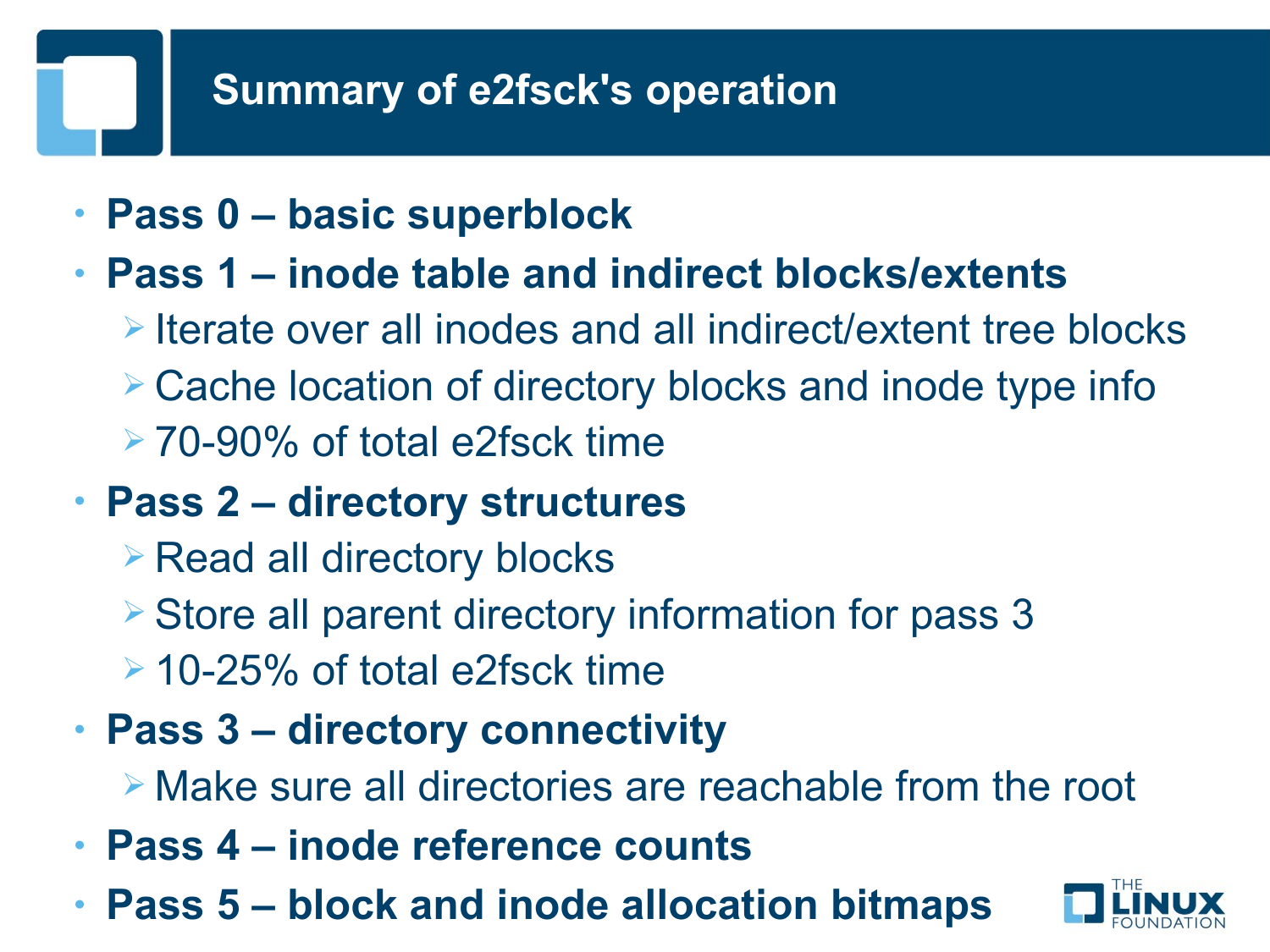# **Optional e2fsck passes**

### • **Pass 1b/1c/1d – multiply claimed blocks handling**

- $\triangleright$  In the case that one or more blocks are claimed by more than one inode
- $\triangleright$  Pass 1b record all of the inodes that reference each multiply claimed block
- $\geq$  Pass 1c scan directory blocks so we can report these inodes using full pathnames (and not just an inode number)
- $\triangleright$  Pass 1d for each inode, prompt whether the multiply claimed blocks should be cloned, or the inode deleted

### • **Pass 3a – directory optimization**

- E2fsck will invoke pass 3A under two conditions
	- If a directory is corrupted, to recreate the hash tree data structures
	- To optimize all directories if the -D option was passed to e2fsck

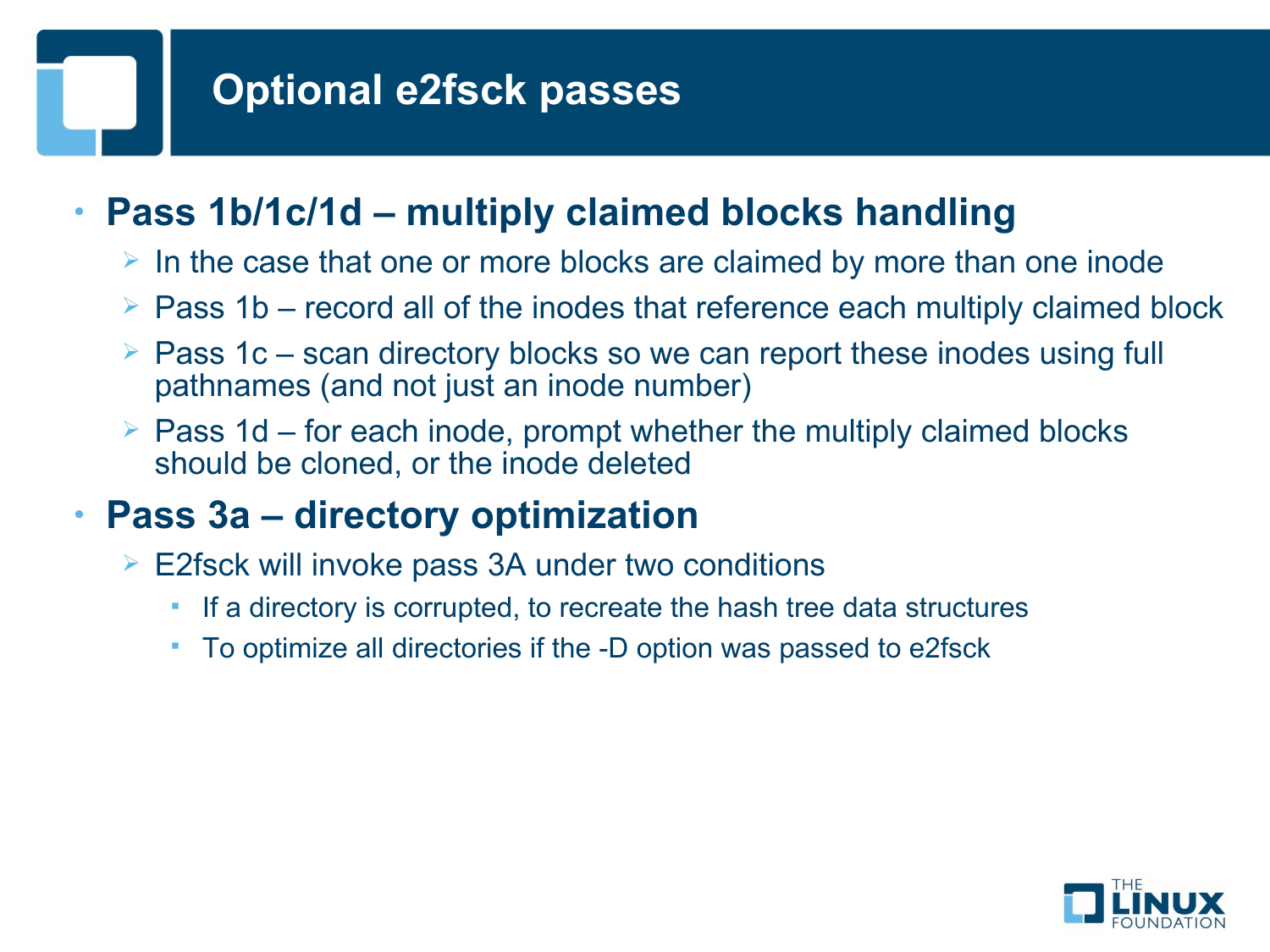# **Speeding up fsck for ext4**

- **Using extents instead of indirect blocks**
- **High watermark for each block group's inode table**
- **Directory block allocation algorithm**

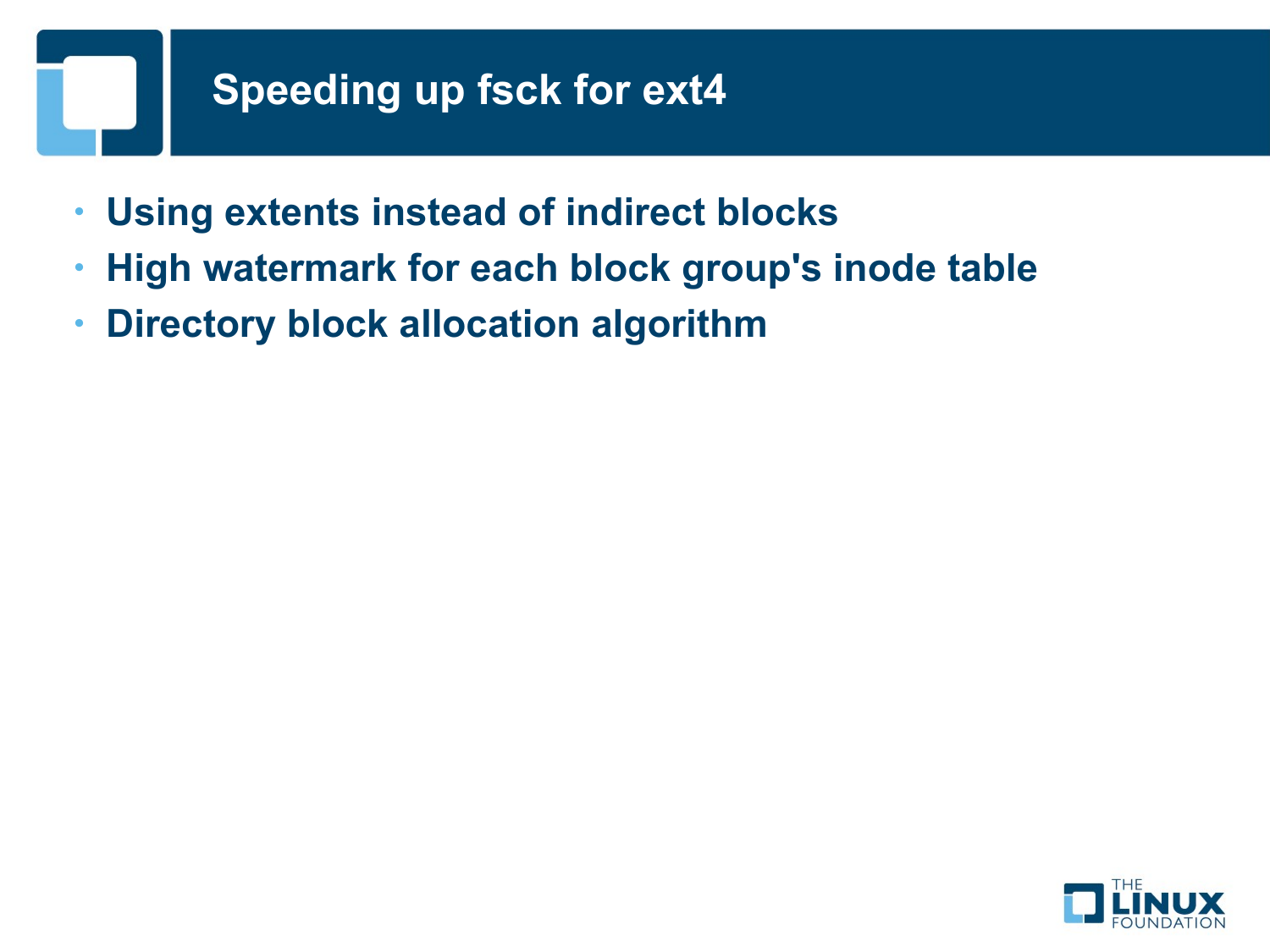### **Ext2/Ext3 Indirect Block Map**

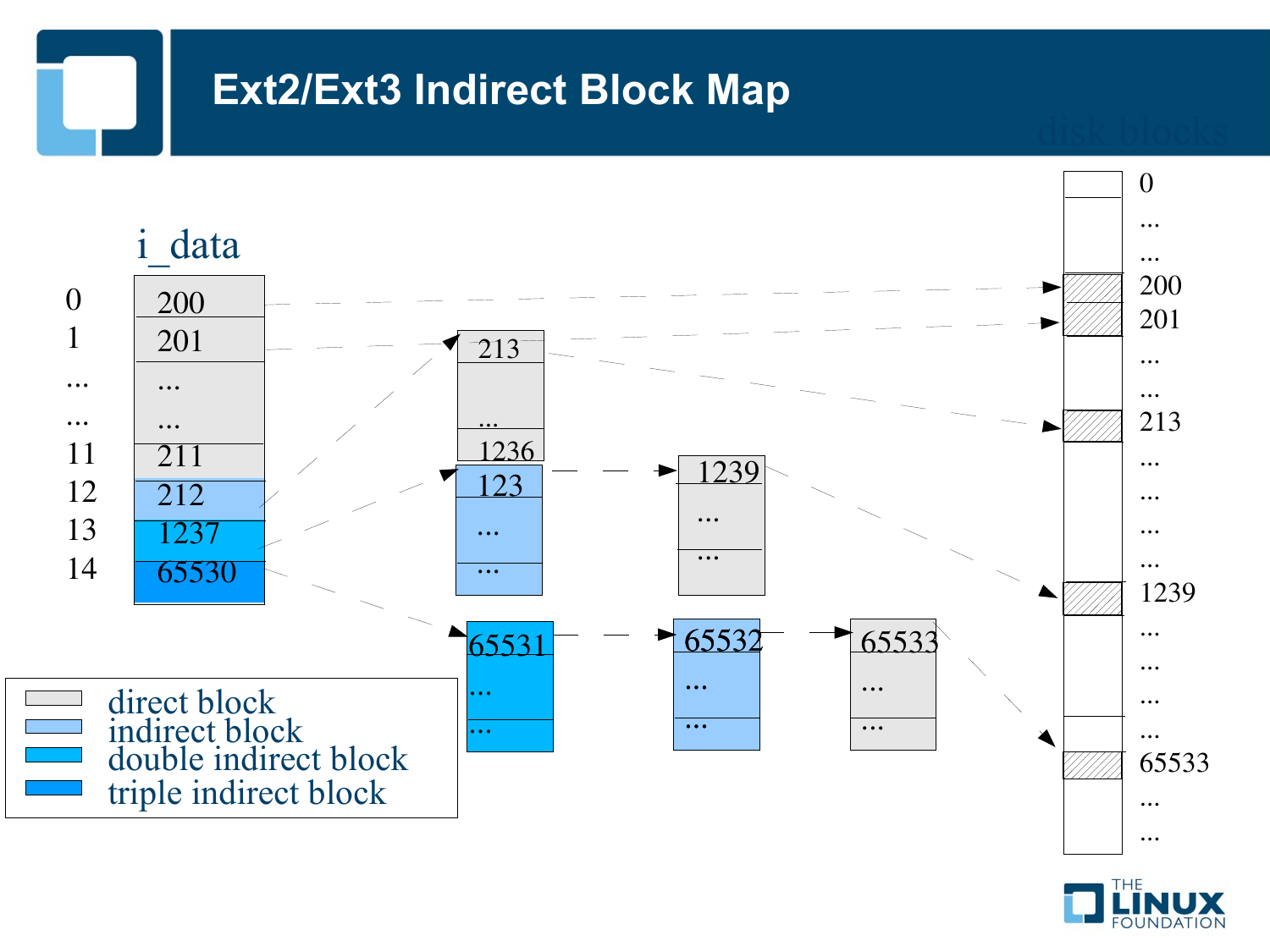

- **Indirect block maps are incredibly inefficient for large files**
	- $\triangleright$  One extra block read (and seek) every 1024 blocks
	- $\triangleright$  Really obvious when deleting big CD/DVD image files
	- $\triangleright$  Every single indirect block must be read by e2fsck
- **Extents are a more efficient way to represent large files**
- **An extent is a single descriptor for a range of contiguous blocks**

| logical | length | physical |
|---------|--------|----------|
|         | 1000   | 200      |

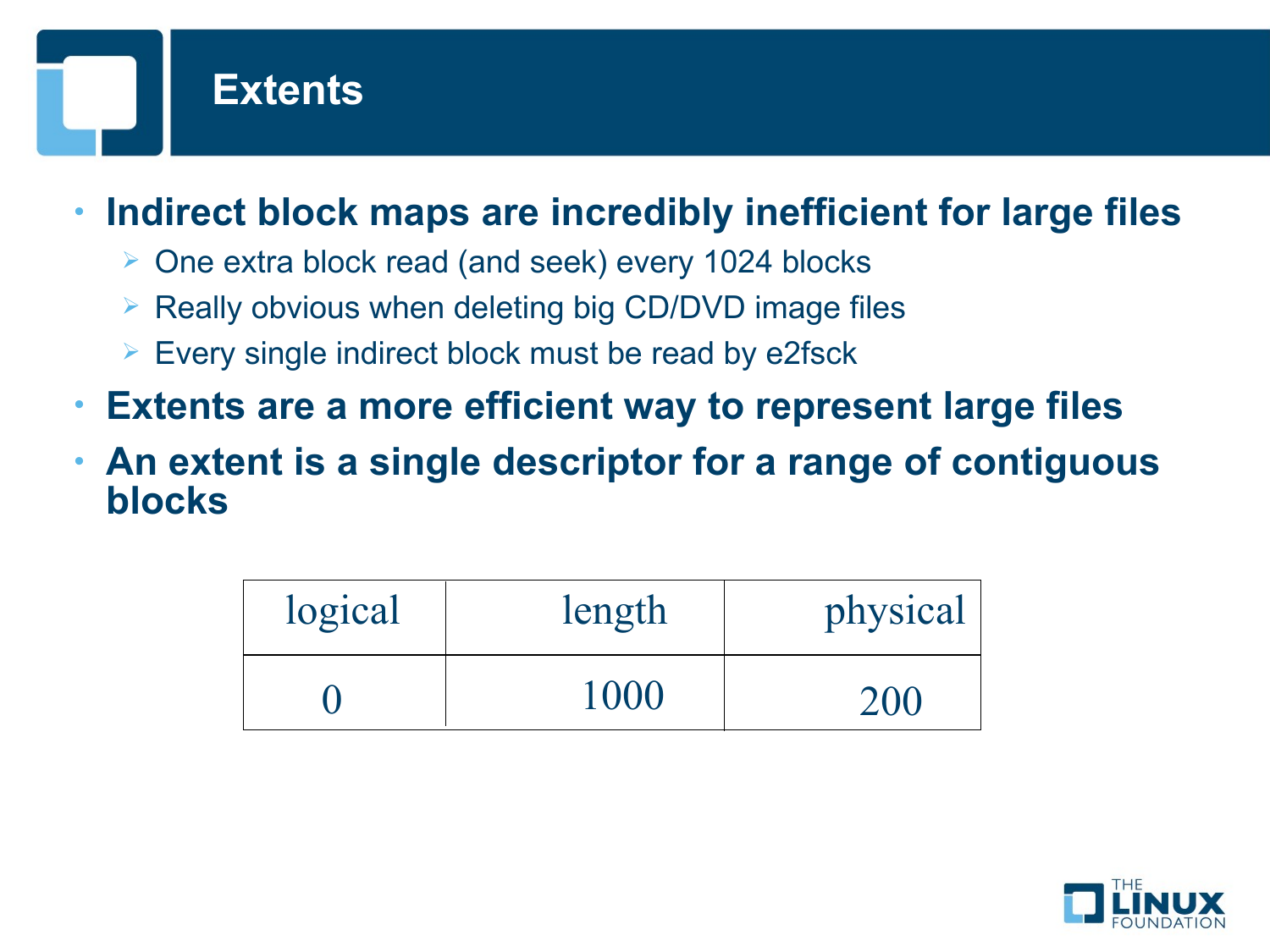# **On-disk Extents Format**

#### • **12 bytes ext4\_extent structure**

- address 1EB filesystem (48 bit physical block number)
- max extent 128MB (16 bit extent length)
- address 16TB file size (32 bit logical block number)

```
struct ext4 extent {
le32 ee block; /* first logical block extent covers */le16 ee len; \frac{\text{# number of blocks covered by extent *}}{\text{# number of blocks.}}le16 ee start hi; /* high 16 bits of physical block */le32 ee start; /* low 32 bits of physical block */};
```
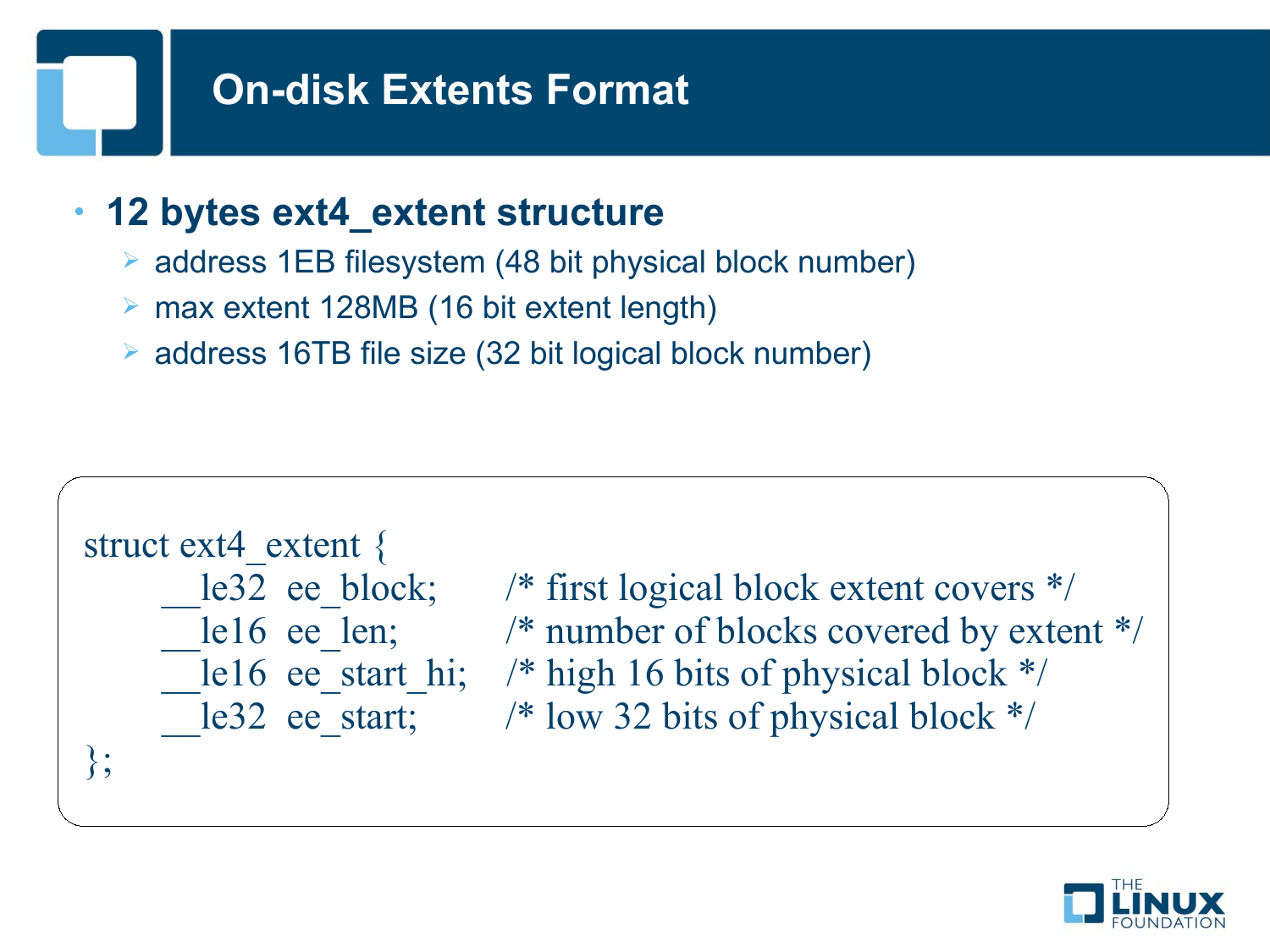# **Ext4 Extent Map**



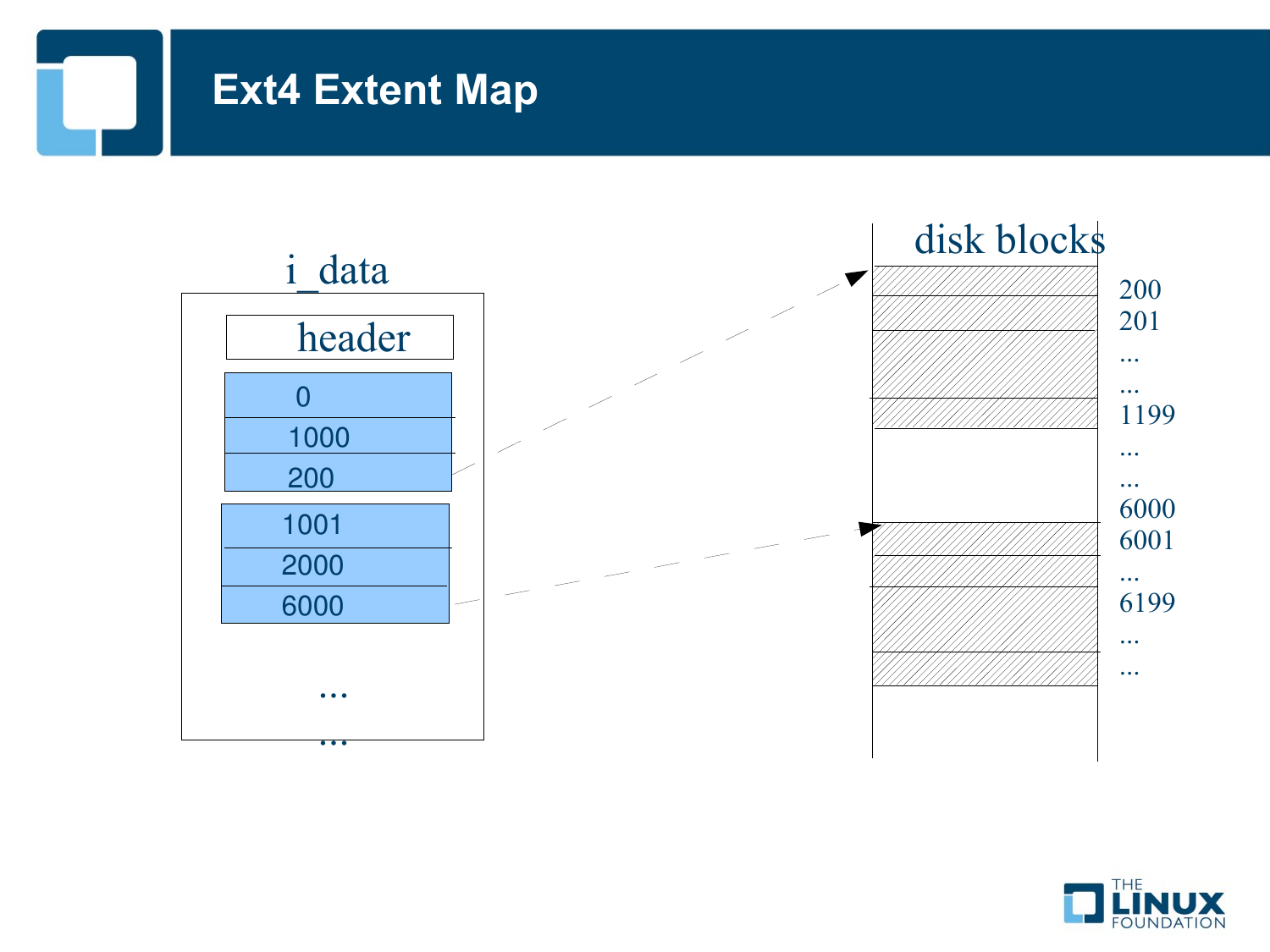# **Extents Tree**

- **Up to 4 extents can be stored in inode i\_data body directly**
- **Convert to an extents tree for > 4 extents**
	- $\triangleright$  Tree root is stored in inode body (could be in EA or other block)
		- pointing to a index extents block
		- leaf extents block store extents (up to 340 extents)
	- $\triangleright$  extents lookup
		- Leaf/Index extent block is sorted by logical block number
		- Binary search for extent lookup
	- $\triangleright$  extents insert
		- B-Tree split if leaf block is full
- **Last found extent is cached in-memory**

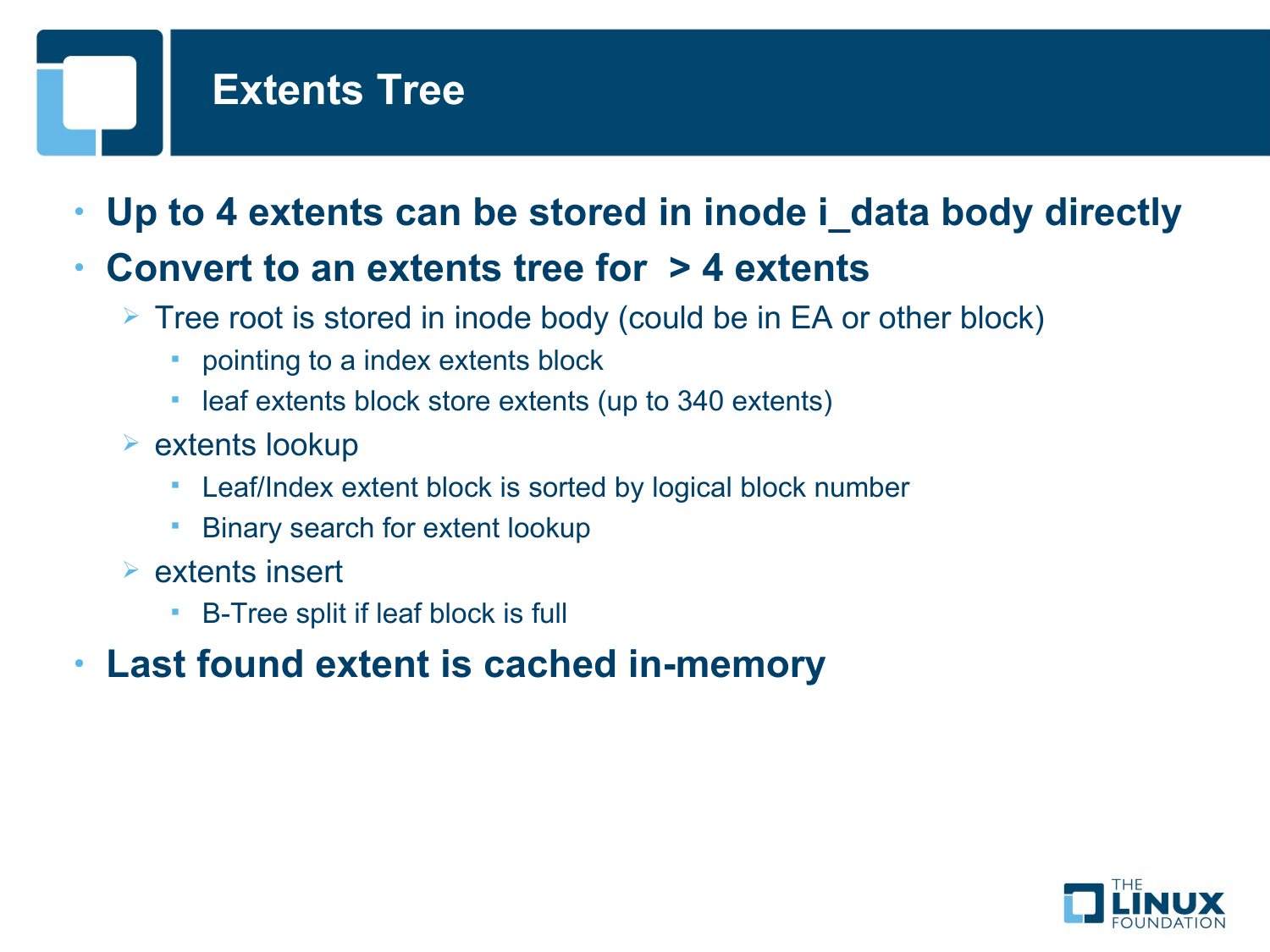# **Ext4 Extent Tree**



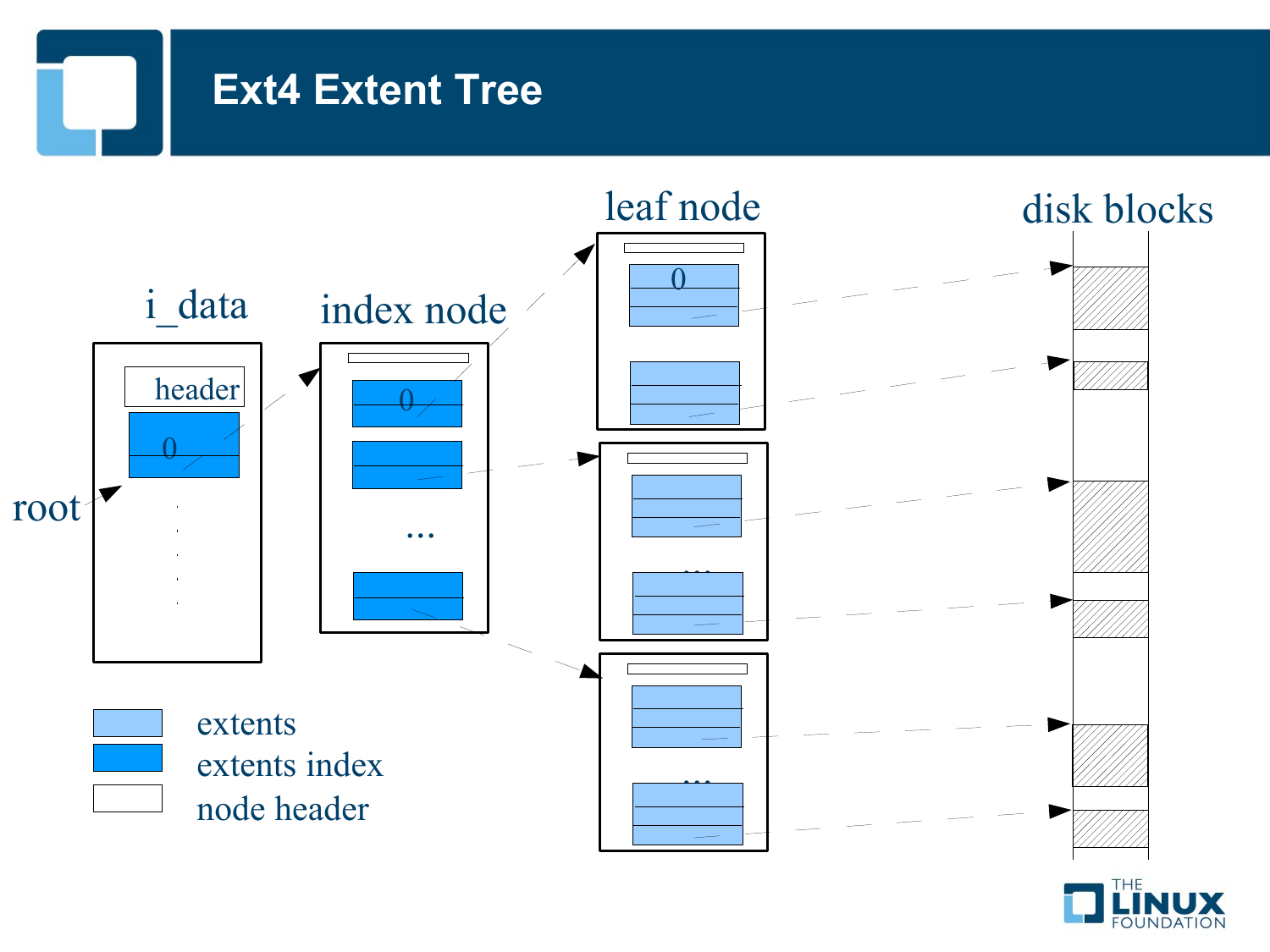# **Test image for doing e2fsck comparisons**

#### • **Sample filesystem taken from an Ubuntu 9.04 laptop**

- 70GB, originally taken from an SSD drive filesystem
- 41% blocks used, 18% inodes used
- $\geq 6.7\%$  directories, 89.0% regular files, 4.0% symlinks, 0.3% devices
- $\geq$  Copied via rsync to freshly created ext3 and ext4 filesystem
	- Used same partition for both ext3 and ext4 tests 5400 rpm laptop drive, raw speed measured via hdparm: 71.55 MB/s

#### • **Summary fsck times**

- $\triangleright$  Ext3: 211.0 seconds, 1588 MB read, 7.52 Mb/s
- Ext4: 18.75 seconds, 466 MB read, 24.85 Mb/s

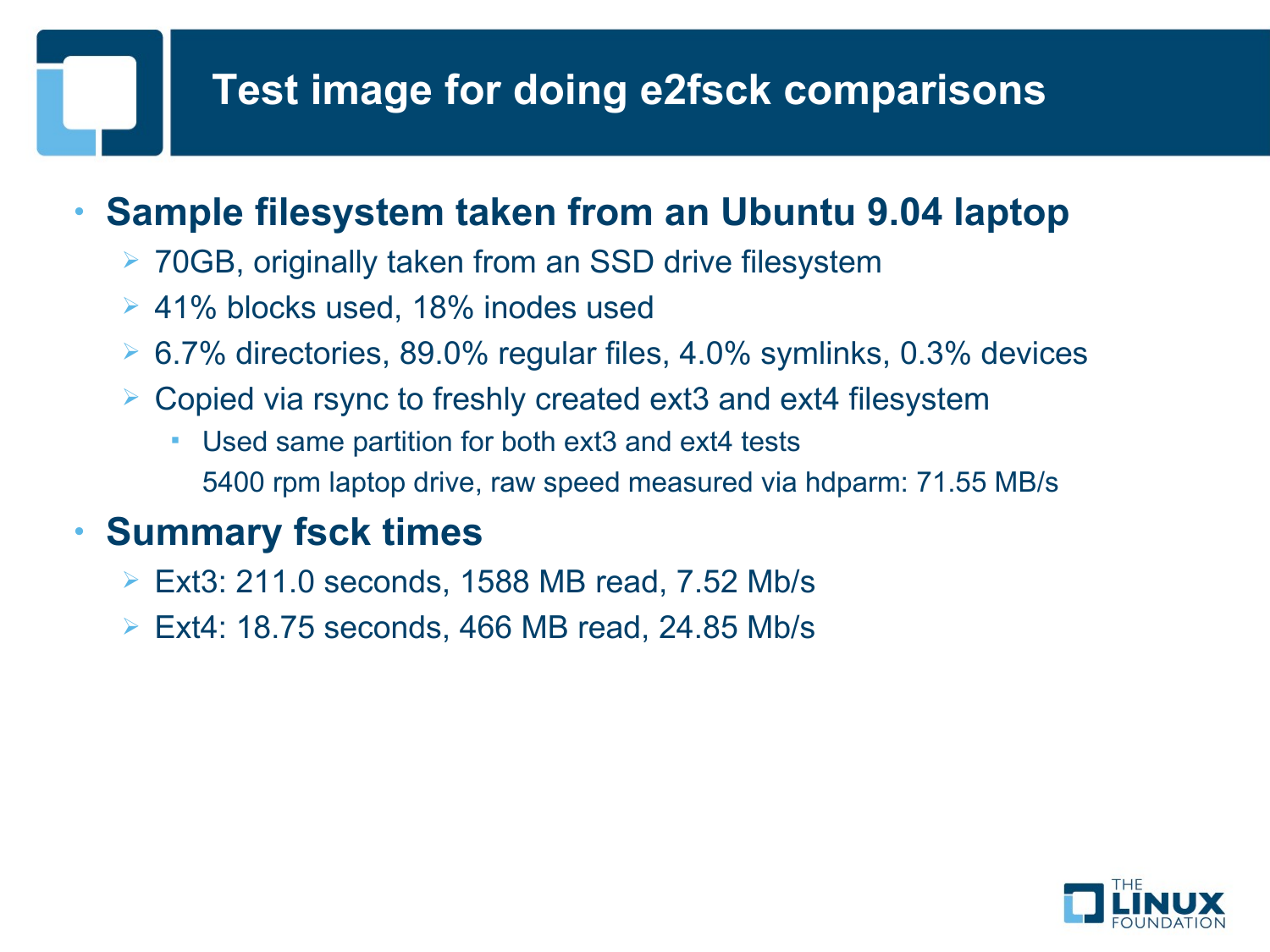## **Net savings for using extents**

#### • **Ext3 filesystem**

- $\triangleright$  Number of inodes with indirect blocks: 40,860
- $\triangleright$  Number of inodes with double indirect blocks: 394
- Amount of indirect block metadata: 199MB
- Difference in pass 1 times between e2fsck of an empty and populated file system: 170.56 seconds
	- 21.74 seconds, 51.76 Mb/s vs. 192.30 seconds, 6.89 Mb/s

#### • **Ext4 filesystem**

- $\triangleright$  Number of inodes with a depth  $> 1$  extent tree: 60
- Difference in pass 1 times between e2fsck of an empty and populated file system: 9.80 seconds
	- 0.07 seconds, 56.57 Mb/s vs 9.87 seconds, 20.56 MB/s

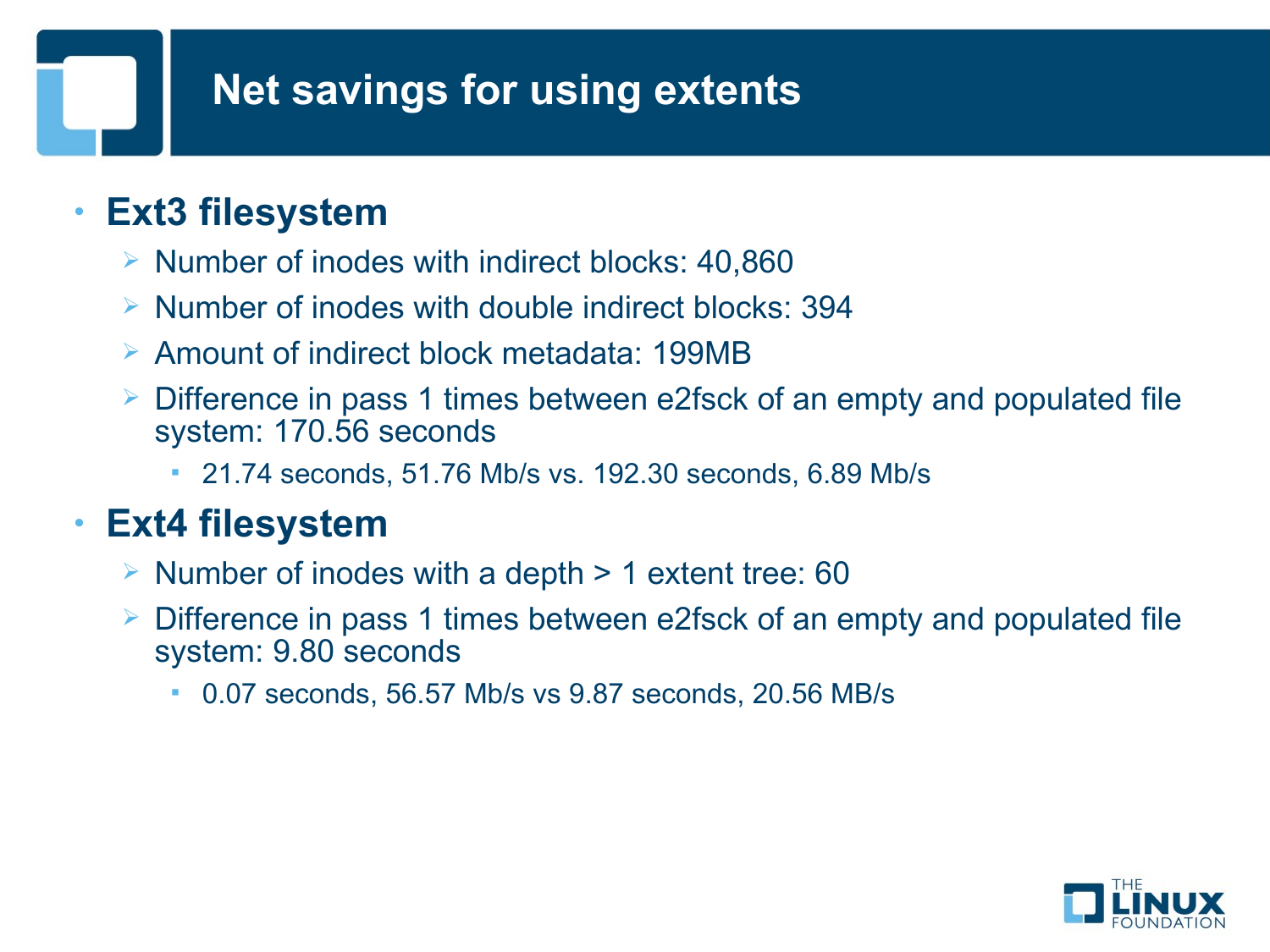# **Skipping unused inodes in the inode table**

#### • **Ext 2/3/4 uses fixed inode table**

- $\triangleright$  Advantages: robustness (always know where inodes can be found)
- Disadvantages: wastes space (typical metadata overhead 1.82%), slows down mke2fs and e2fsck
- **If we can reliably know how much of the inode table is actually in use, we can skip the unused portion**
	- $\triangleright$  Requires checksummed block group descriptors for safety
	- $\triangleright$  Eventually can speed up mke2fs time as well

## • **Net savings for skipping unused inodes**

- $\ge$  Pass 1 time for an empty file system with ext3: 21.74 seconds
- $\ge$  Pass 1 time for an empty file system with ext4: 0.07 seconds
- $\geq$  Pass 5 time for an empty file system with ext3: 6.56 seconds
- $\geq$  Pass 5 time for an empty file system with ext4: 2.24 seconds
- $\geq$  Actual time saved will depend on how much of the inode table is actually in use

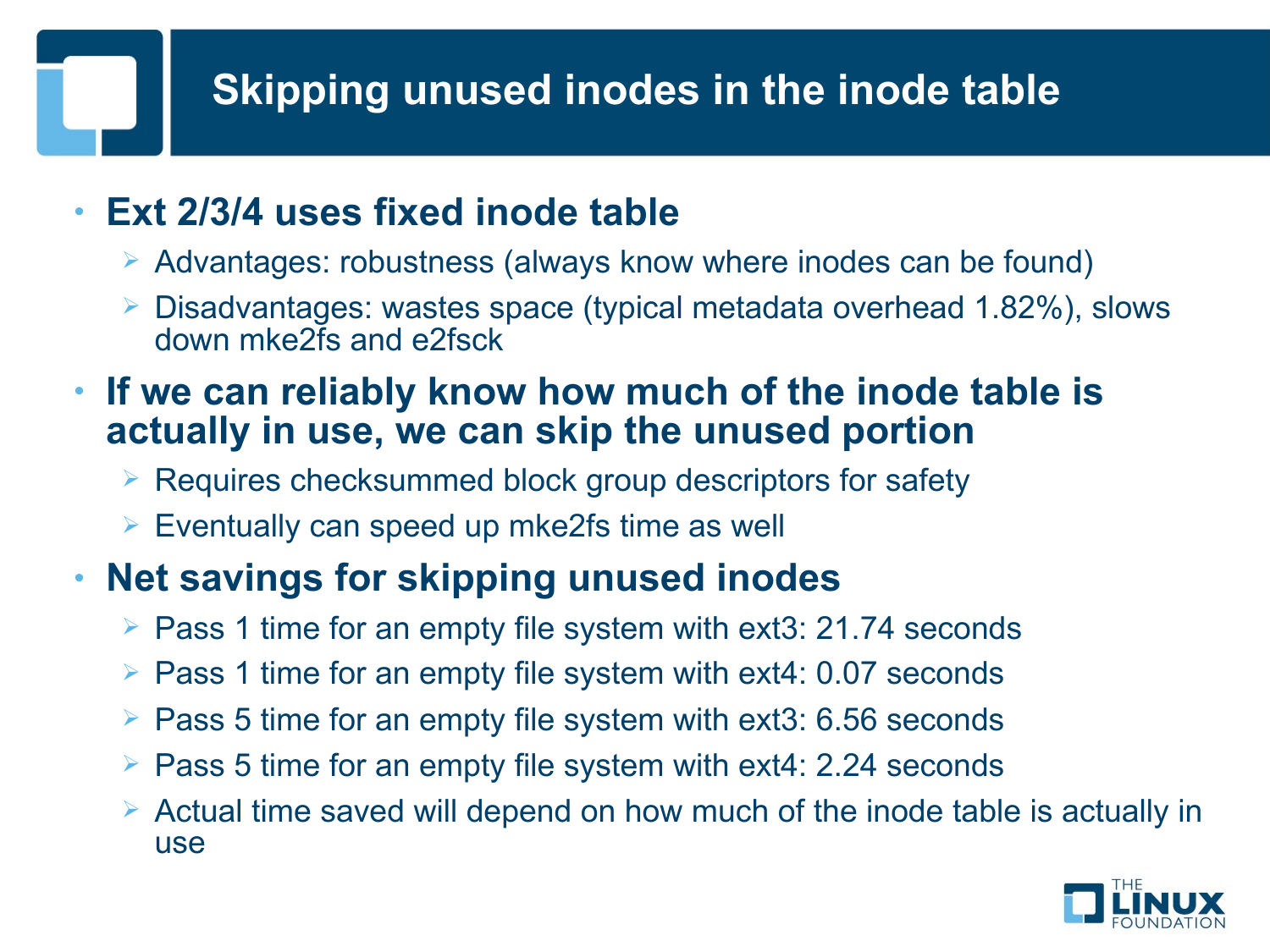## **File system layout improvements**

- **In the traditional ext3 layout, the metadata for each block group (inode table, block/inode allocation bitmaps) is located at the beginning of each block group**
	- $\triangleright$  With 4k file system blocks, block groups are 128 Mb each
	- $\geq$  This means that files  $>$  128 MB can not be contiguous
- **In ext4, the block groups are grouped together into "flex\_bg groups"**
	- $\geq$  By default mke2fs uses 16 block groups/flex bg group (must be power of 2)
	- $\geq$  The inode table and bitmaps are placed at the beginning of the flex bg group (in the first block group)
- **Idea for improving pass 2 times, reserve the first block group in each flex\_bg group for extent tree blocks and directory blocks**
	- $\triangleright$  This reduces seek times when reading the directory blocks
	- $\triangleright$  Reduces pass 2 times by 46% (11.81 seconds vs. 6.34 seconds)

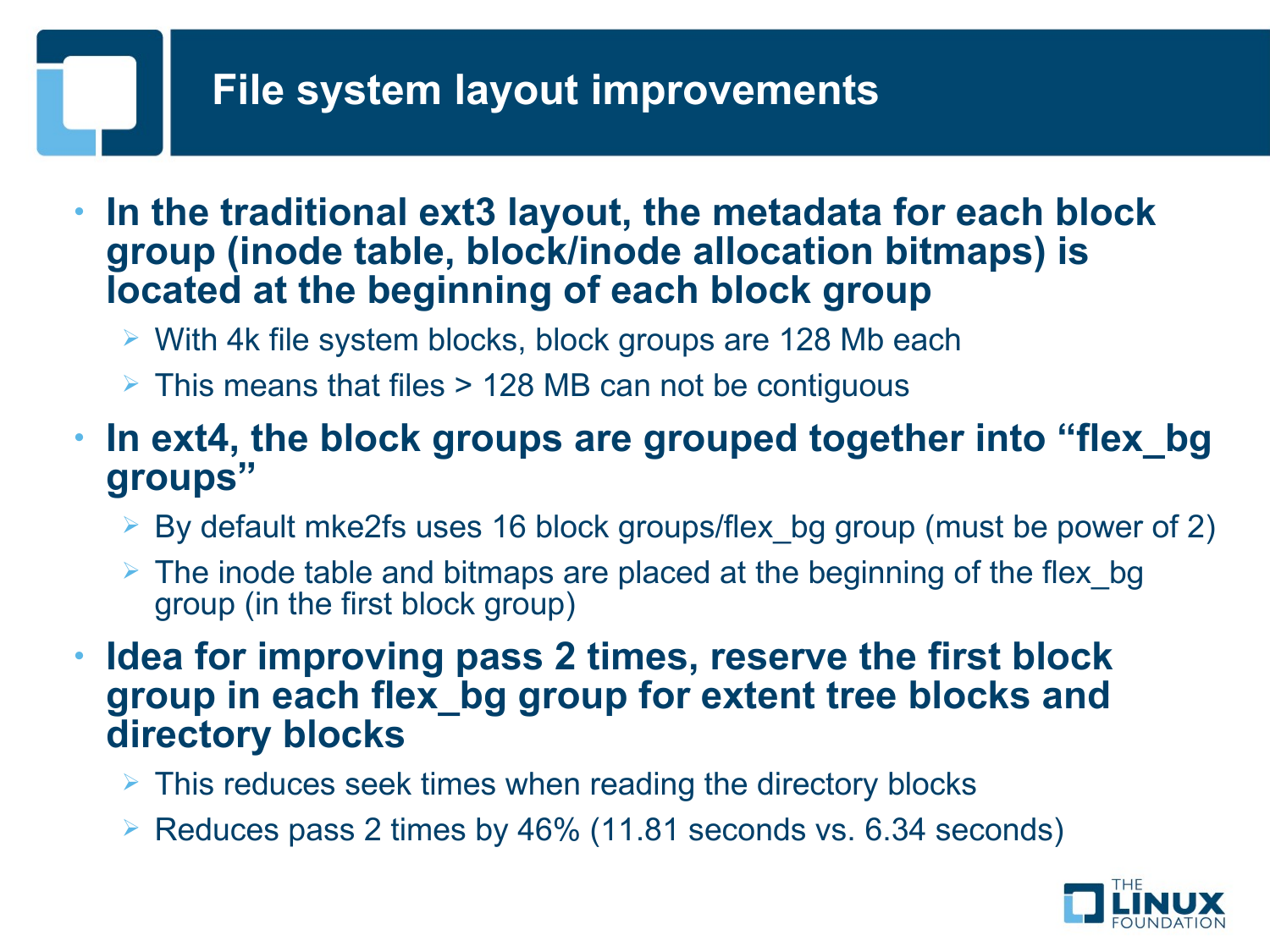## **Overall e2fsck performance summary**

#### • **Improvements from**

- $\triangleright$  Fewer extent tree blocks to read instead of indirect blocks
- Uninitialized block groups means we don't have to read portions of the inode table
- Directory blocks are allocated so they are grouped together to speed up pass #2

|        |       | e2fsck on ext3 |       | e2fsck on ext4 |
|--------|-------|----------------|-------|----------------|
|        | time  | <b>MB</b> read | time  | <b>MB</b> read |
| Pass 1 | 192.3 | 1324           | 9.87  | 203            |
| Pass 2 | 11.81 | 260            | 6.34  | 261            |
| Pass 3 | 0.01  |                | 0.01  |                |
| Pass 4 | 0.13  |                | 0.18  |                |
| Pass 5 | 6.56  | 3              | 2.24  | 2 <sub>1</sub> |
| Total  | 211.1 | 1588           | 18.75 |                |

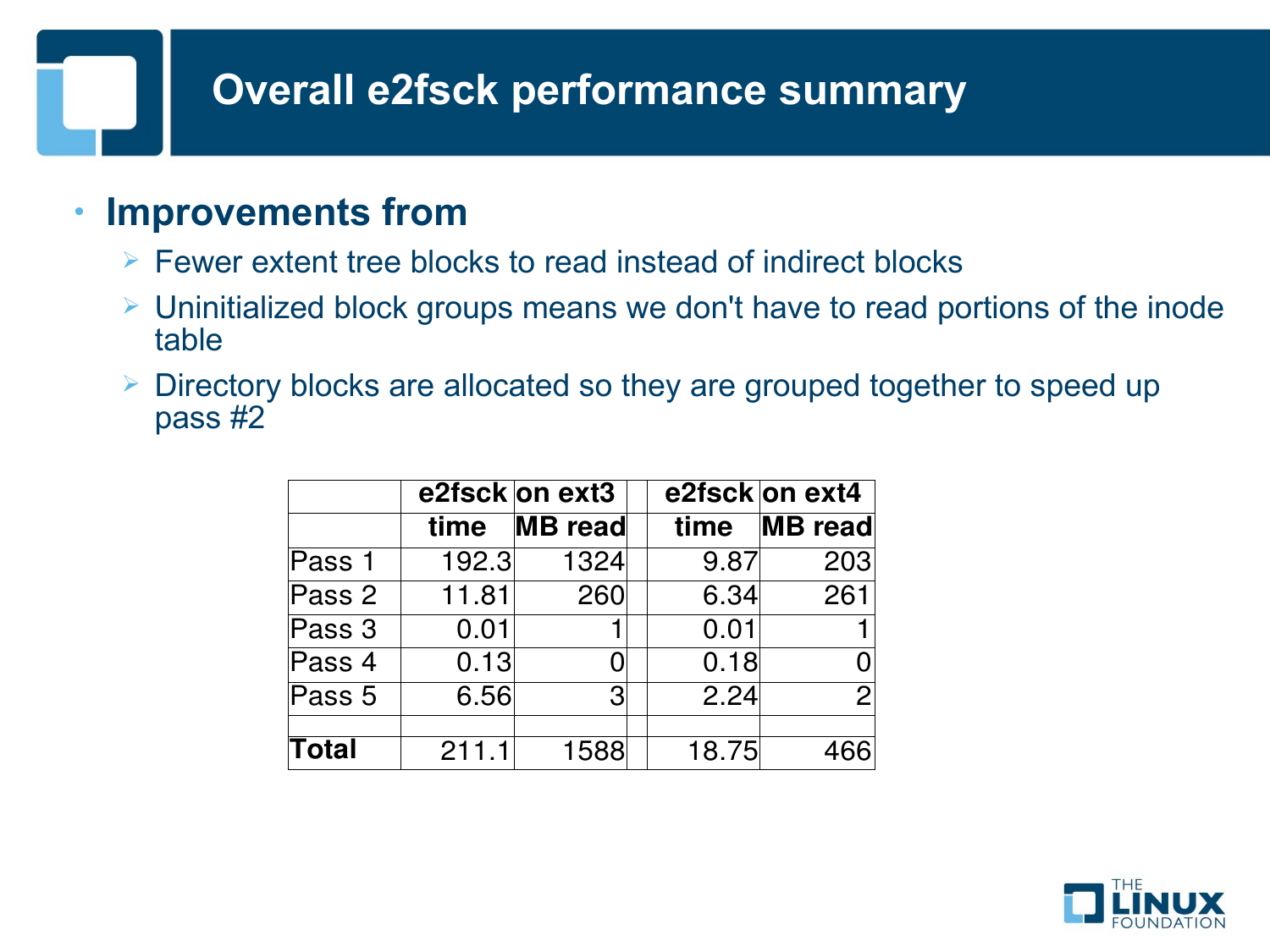# **Summary of ext4 improvements**

#### • **Better Performance**

- $\triangleright$  Extents help performance for large files
- $\triangleright$  Better block and inode allocation
- $\triangleright$  More efficient journal commits
- $\triangleright$  File preallocation

## • **Increased protection for data integrity**

- $\triangleright$  Barriers on by default
- $\triangleright$  Metadata checksums

### • **New file system features**

- $\triangleright$  Fine grained time stamps
- $\triangleright$  Better support for NFSv4

### • **Better file system scalability**

- $\triangleright$  File system sizes up to 1 exabyte
- $\geq$  > 32000 sub directories

#### • **Faster file system checks**

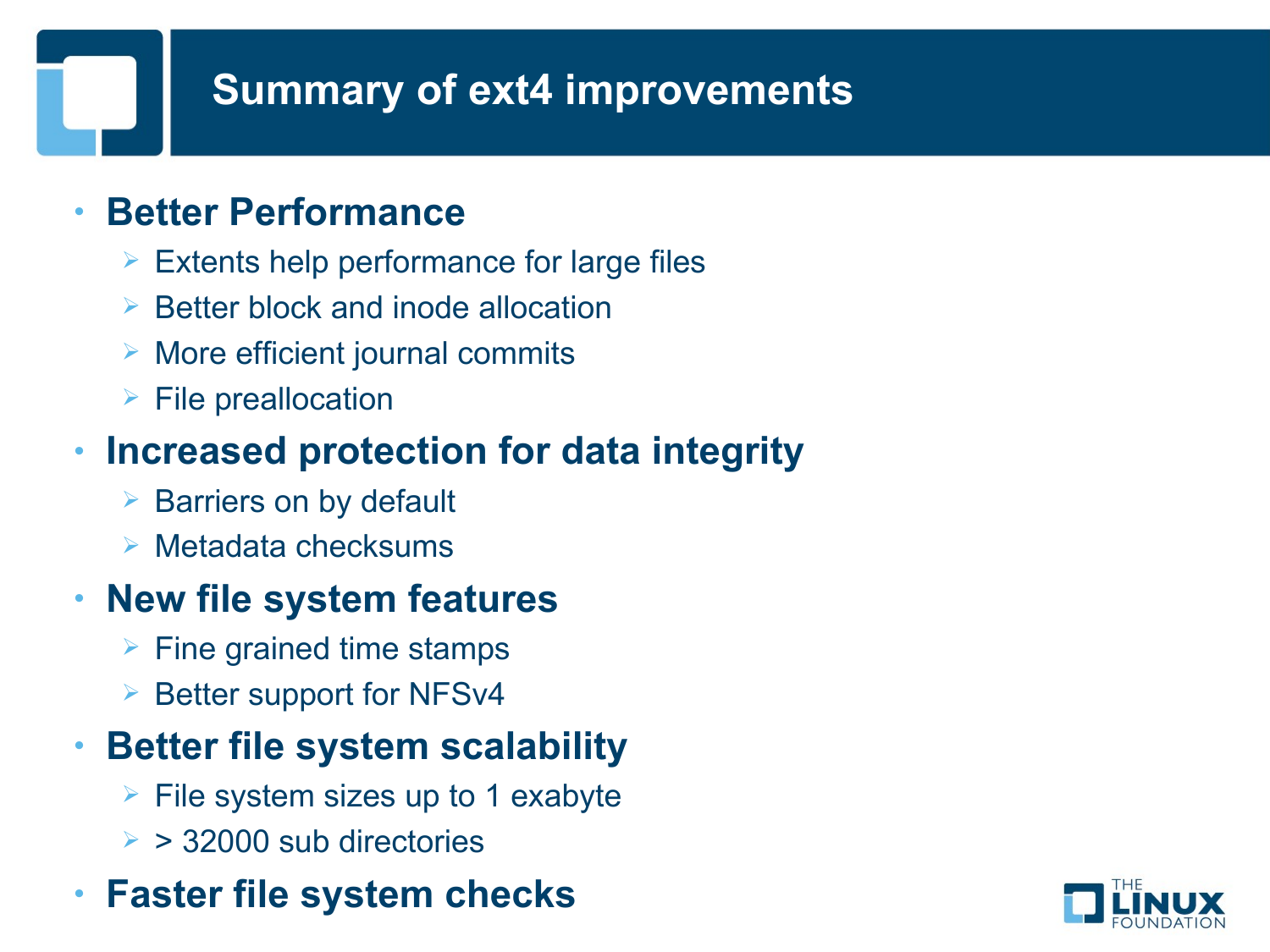## **How to use ext4**

# • **Shipping in some community distributions**

- Fedora 11
- $\geq$  Ubuntu 9.04 (but must upgrade to a mainline kernel)
- Technology previews in latest SLES and RHEL update releases

# • **To roll your own**

- $\triangleright$  Need e2fsprogs 1.41.9
- ▶ Need 2.6.27 kernel or newer. Strongly recommend 2.6.31
- $\triangleright$  Need a file system to mount

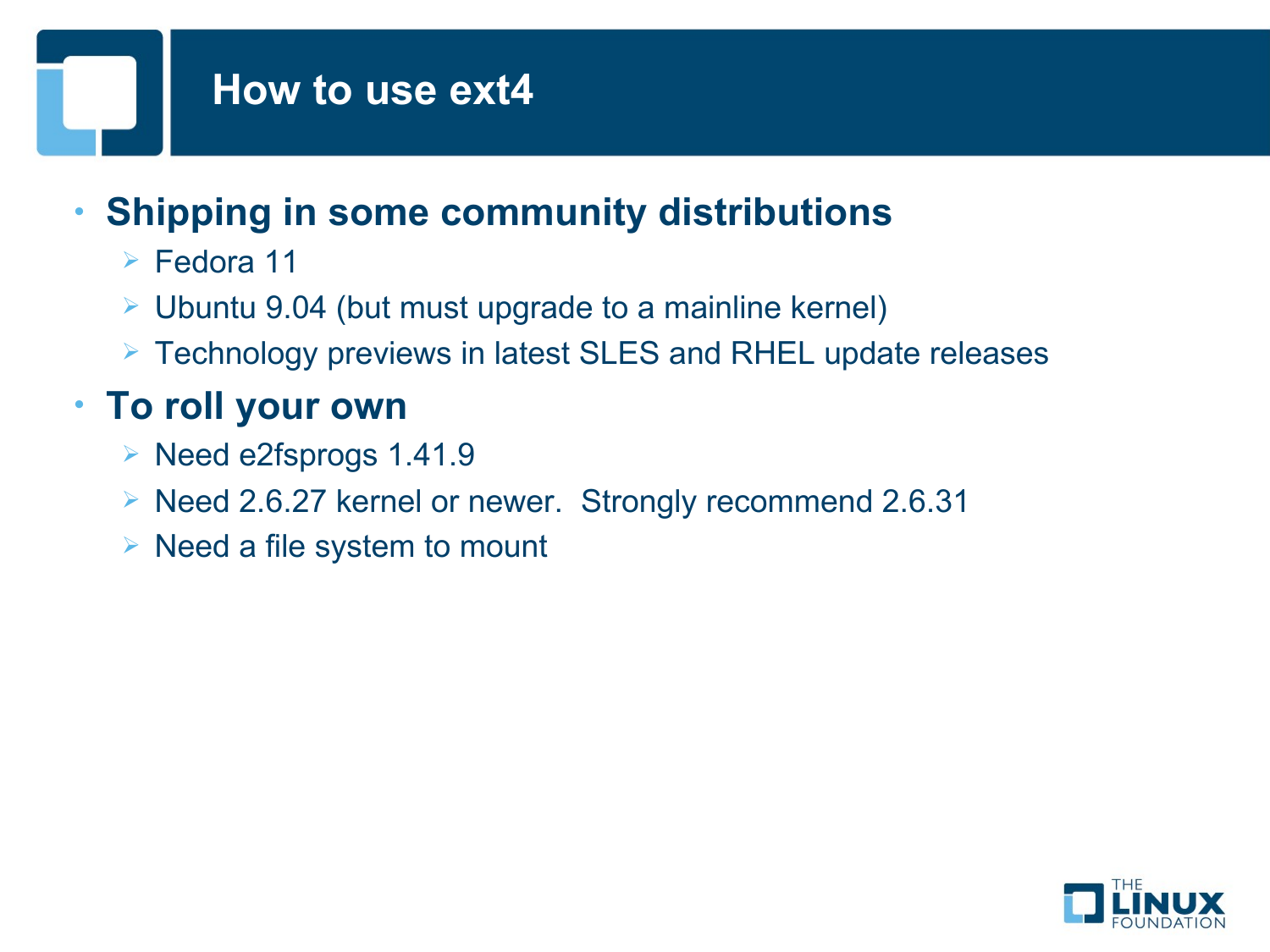### **Need a filesystem to mount**

- Can use existing unconverted ext3 (or ext2) filesystem.
- $\triangleright$  Can convert an existing ext3 filesystem:
	- Tune2fs -O extents,huge\_file,dir\_nlink,dir\_isize /dev/sdXX
	- Optional: can add uninit bg and dir index to the above, but then you must run "e2fsck -pD /dev/sdXX
- Can create a fresh ext4 filesystem mke2fs -t ext4 /dev/sdXX

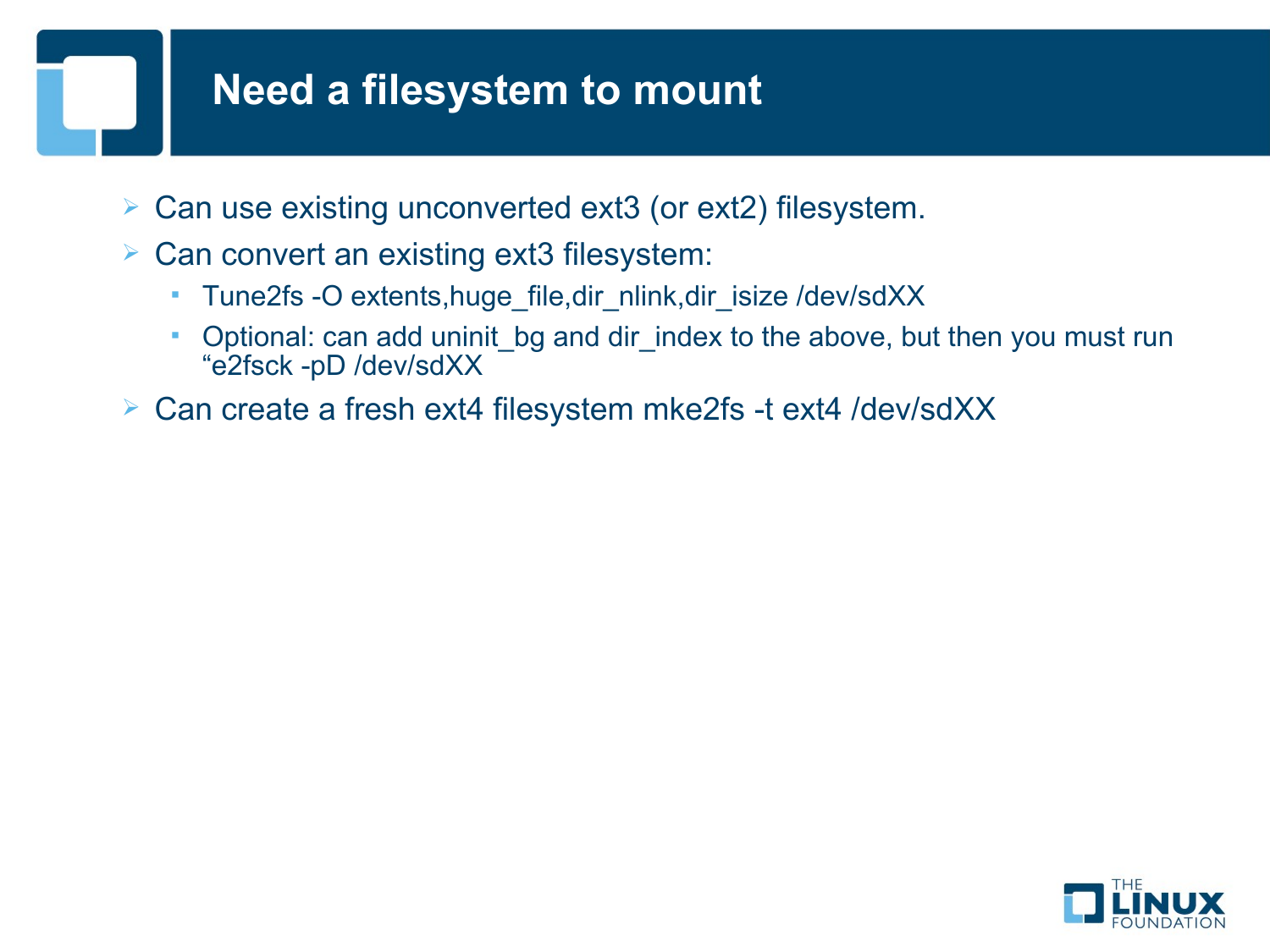# **Getting involved**

• **Mailing list: [linux-ext4@vger.kernel.org](mailto:linux-ext4@vger.kernel.org)**

## • **latest ext4 patch series**

- git://git.kernel.org/pub/scm/linux/kernel/git/tytso/ext4.git
- http://www.kernel.org/pub/scm/linux/kernel/git/tytso/ext4.git
- <ftp://ftp.kernel.org/pub/linux/kernel/people/tytso/ext4-patches>

## • **Wiki: http://ext4.wiki.kernel.org**

- $\triangleright$  Still needs work; anyone want to jump in and help, talk to us
- Import and improve content from http://kernelnewbies.org/Ext4

### • **Weekly conference call; minutes on the wiki**

- $\triangleright$  Contact us if you'd like dial in
- **IRC channel: irc.oftc.net, /join #ext4**

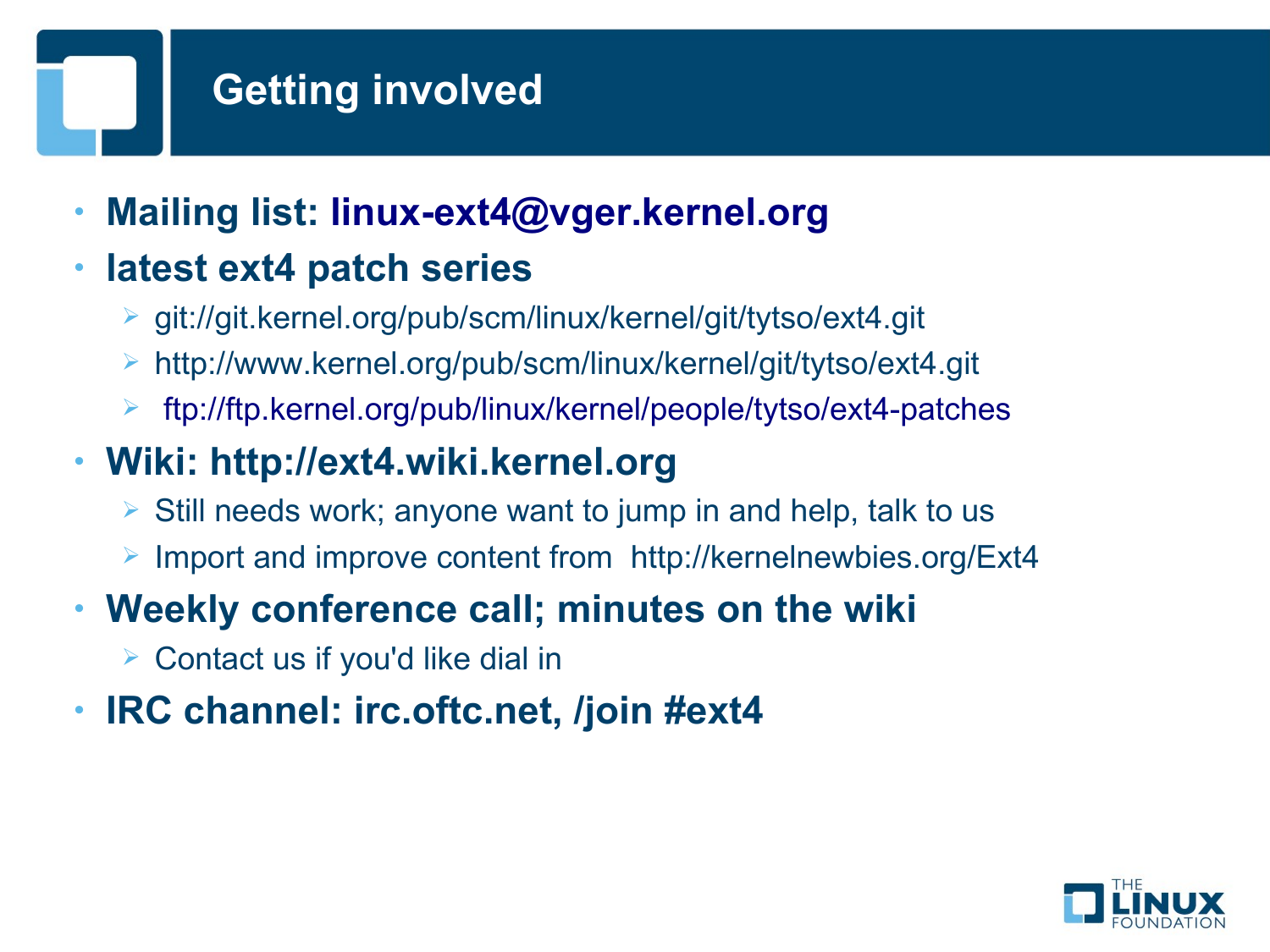### **The Ext4 Developers**

- **Alex Thomas (Sun)**
- **Andreas Dilger (Sun)**
- **Theodore Tso (IBM/Linux Foundation)**
- **Mingming Cao (IBM)**
- **Dave Kleikamp (IBM)**
- **Aneesh Kumar (IBM)**
- **Eric Sandeen (Red Hat)**
- **Jan Kara (SuSE)**
- **Akira Fujita (NEC)**
- **Curt Wohlgemuth (Google)**
- **Frank Mayhar (Google)**